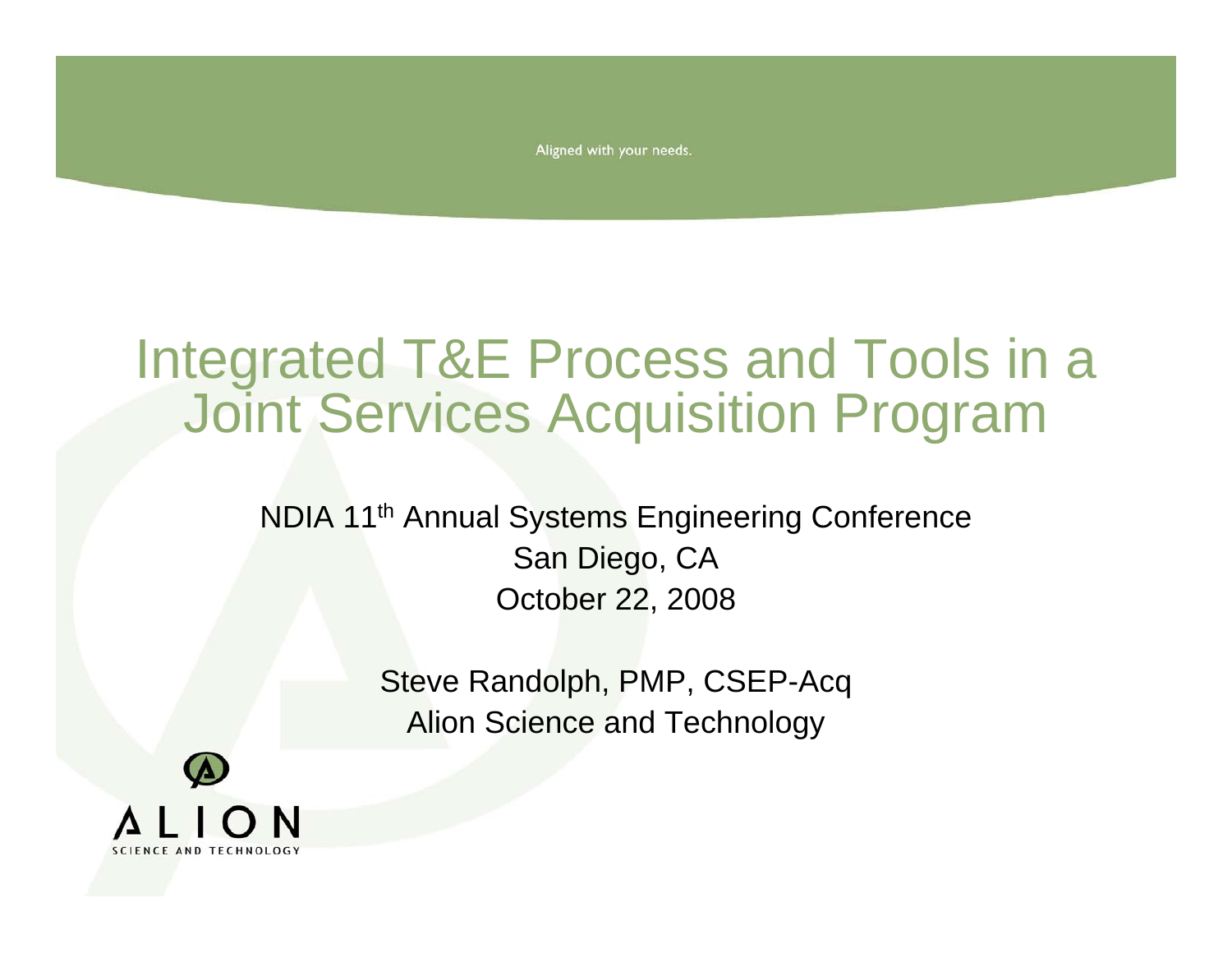

#### Integrated T&E in a Joint Program

- • Integrated Test & Evaluation (T&E) provides an integral part of the Systems Engineering Process, identifying levels of performance, assisting developers in identifying and correcting deficiencies, and validating to the system owner that performance requirements are met in a cost efficient manner. Historically, developmental T&E activities conducted by the Program Office have been fire-walled from the operational T&E activities and organizations.
- $\bullet$  Joint Naval Platform acquisition programs have the additional constraints of supporting the needs and requirements of potentially three varied customer groups, such as the U.S. Army, The U.S. Marines, and the U.S. Navy. As the lead Program Office, NAVSEA has led the development of processes and tools that meet the various programmatic needs and potentially provide a cost savings by the use of an Integrated T&E environment.
- $\bullet$  This presentation will discuss some of the lessons learned and an oversight into the methodology and tools used in a program that is a model for future joint programs to provide a cost-effective interface between the Requirements Engineering, and the Developmental T&E and Operation T&E communities.

Slide  $2$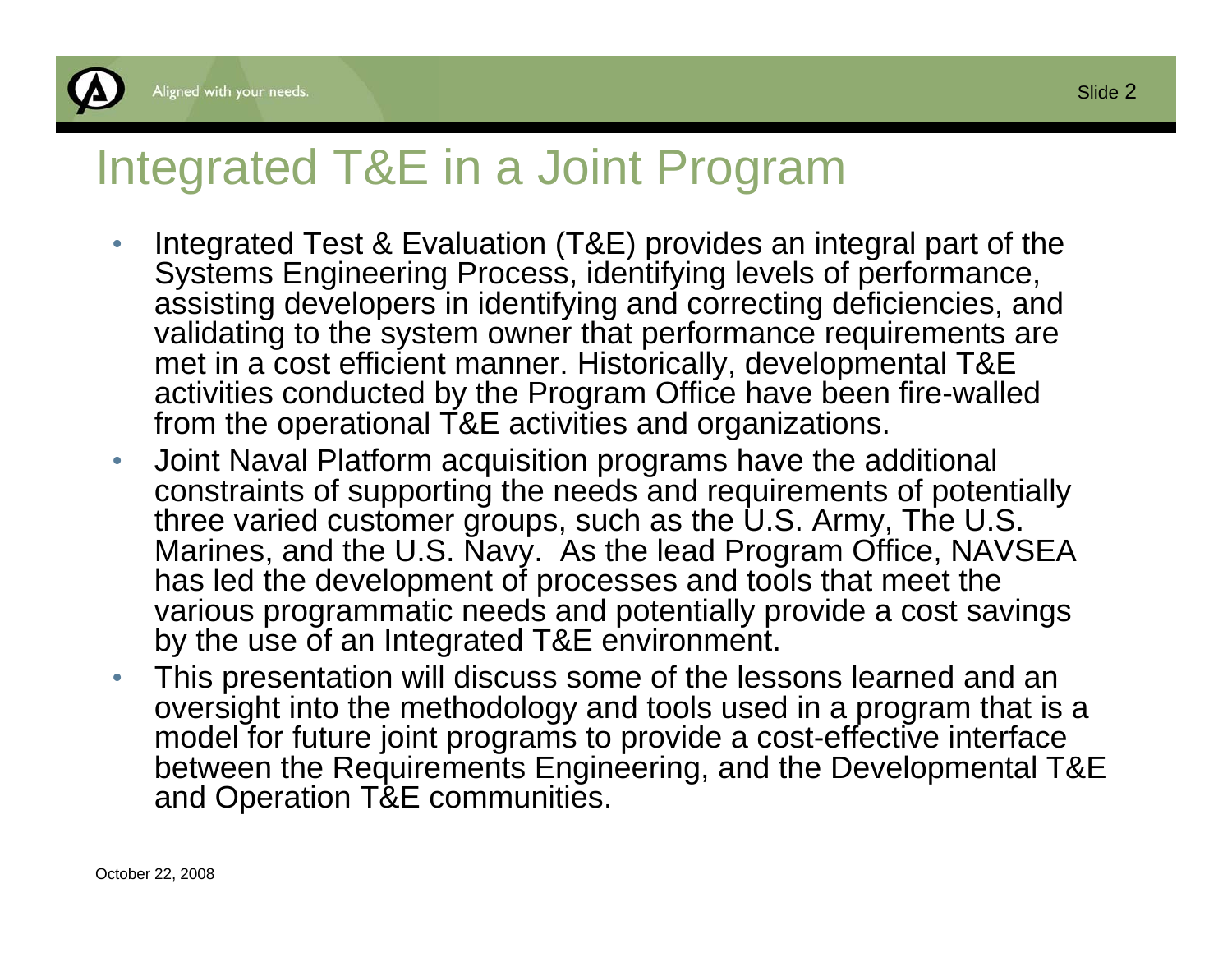

#### Aligned with your needs.

## Joint Acquisition for Naval Platforms

• While many know of the U.S. Navy combatant and non-combatant fleet and of the Coast Guard fleet, most do not know the U.S. Army maintains it's own fleet of littoral non-combatant vessels.





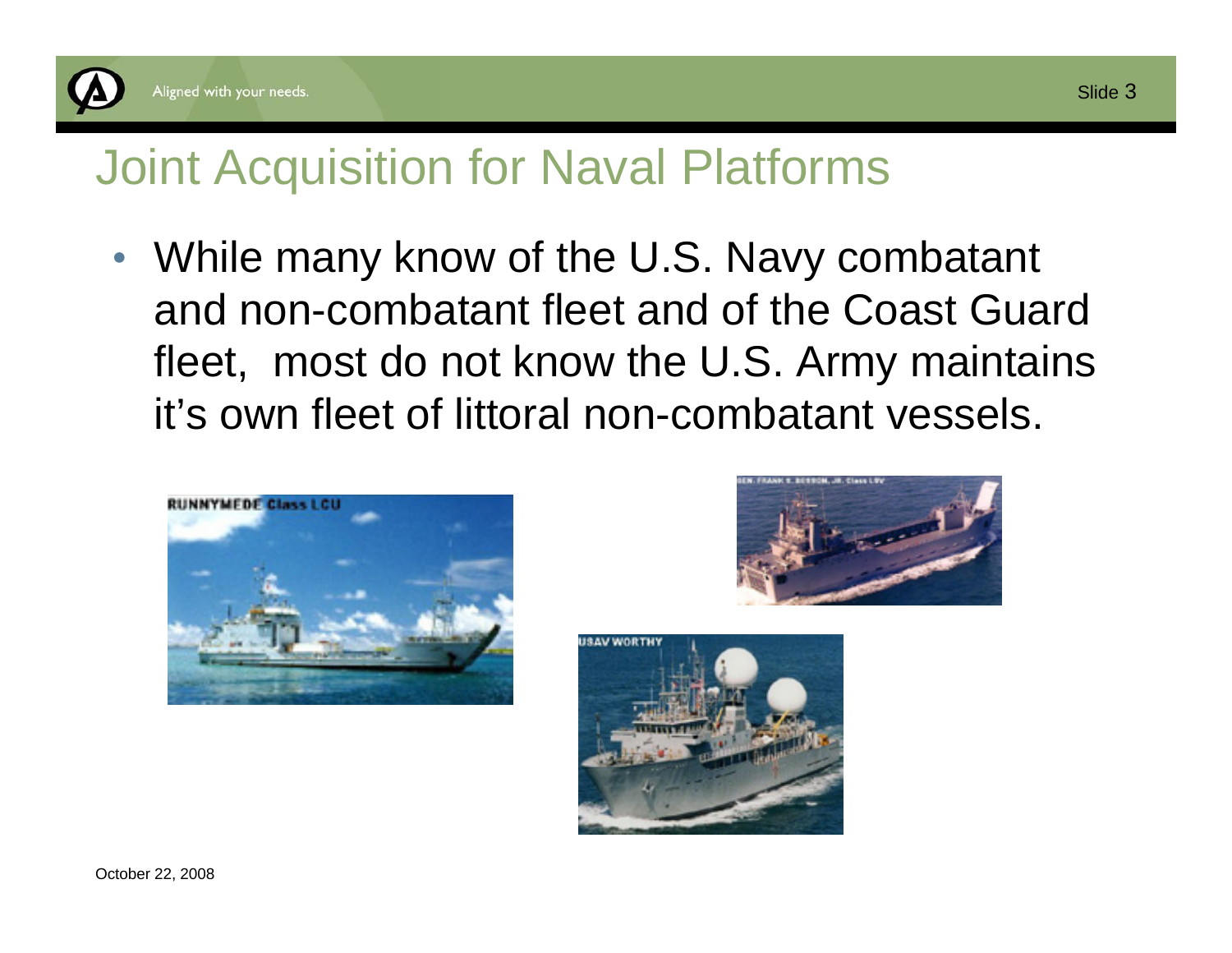

# Joint High Speed Vessel Prototypes

• The U.S. Army and U.S. Navy have been very successful testing converted high speed ferries as non-combatant vessels.



- Currently the Navy, Army, and Marines are jointly acquiring a production Joint High Speed Vessel.
- NAVSEA is the lead acquisition organization.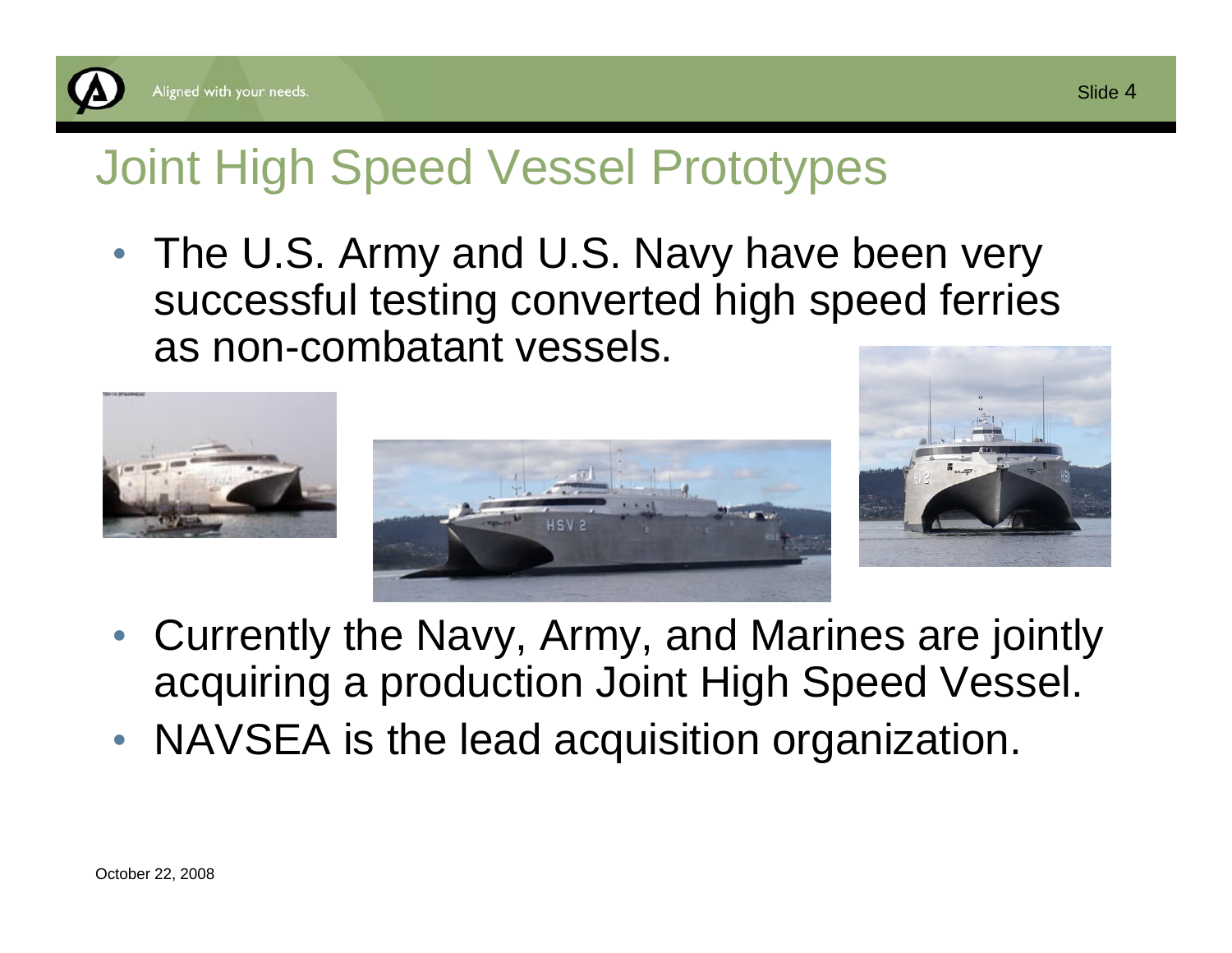

# Joint Requirements

- $\bullet$  The three organizations formed an IPT to develop the Analysis of Alternatives (AoA), Initial Capabilities Document (ICD), and Capability Development Document (CDD) IAW Joint Capabilities Integration and development System (CJCSI 3710.01).
- $\bullet$  NAVSEA coordinated the development and adjudication of the AoA, ICS, and CDD, including the Key Performance Parameters (KPP).
- $\bullet$  With it's background of deepwater non-combatant ship design, NAVSEA took the lead in the development of the platform Performance Specification (PSpec) and coordinated adjudication through the Joint IPT.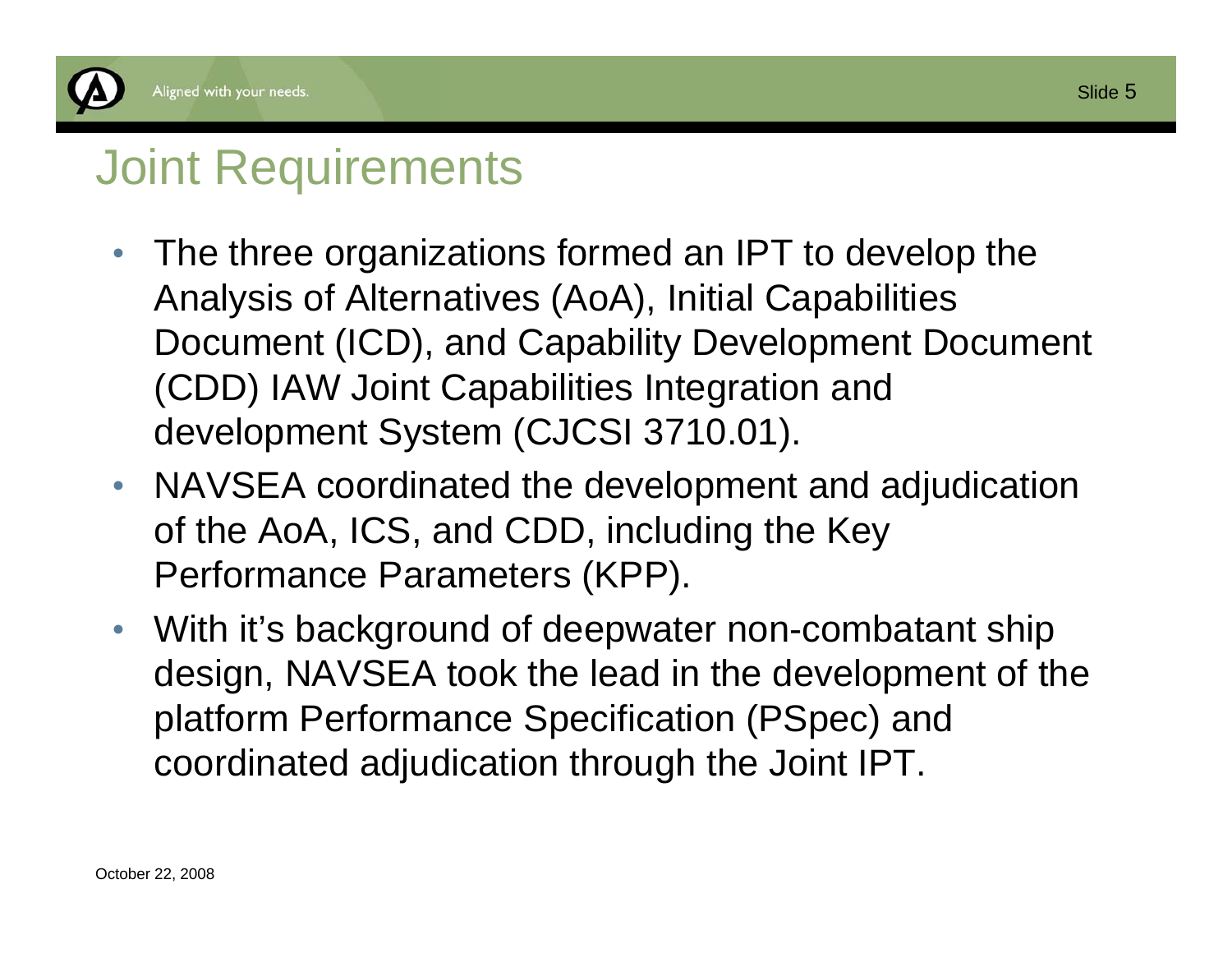

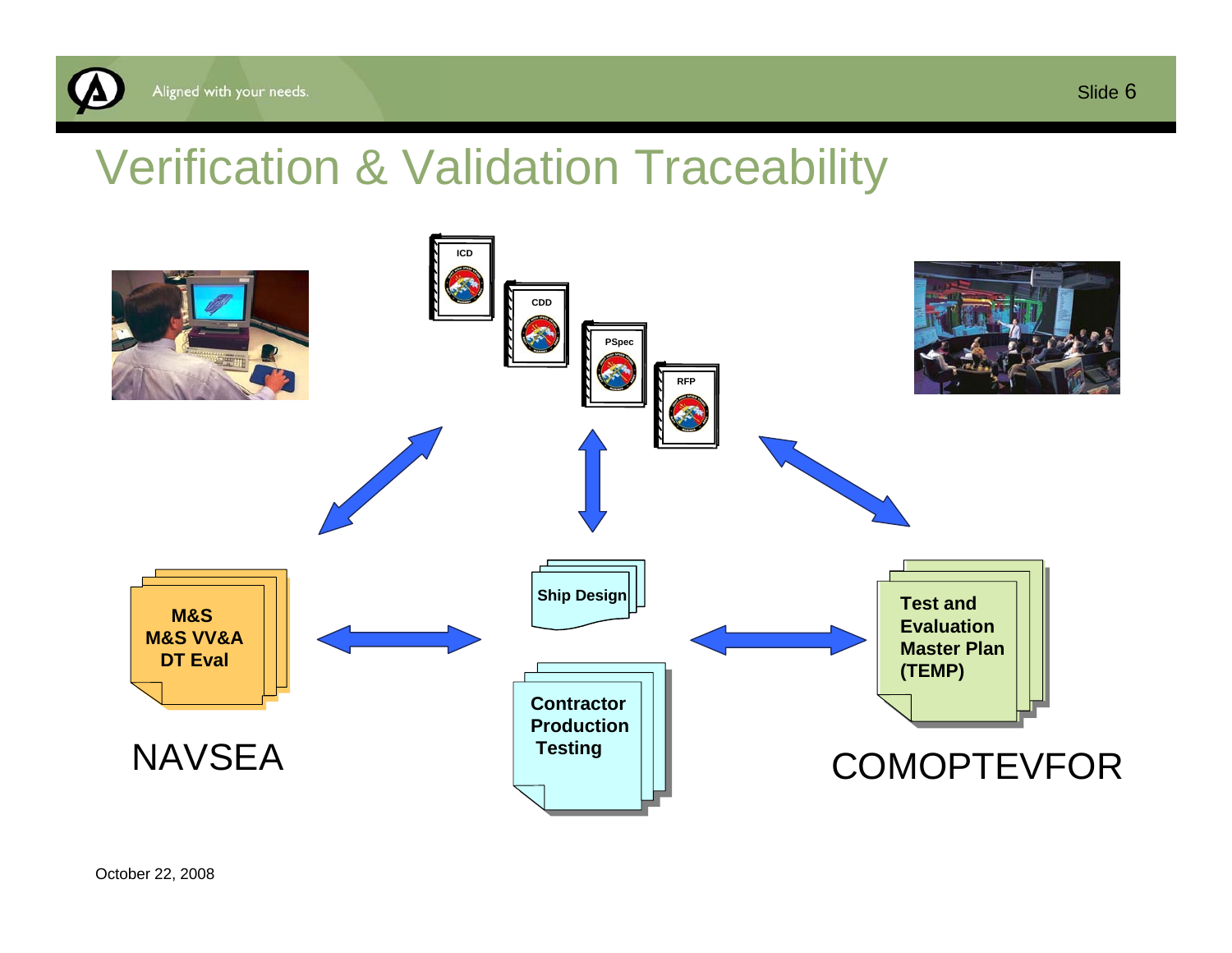

## MOE/MOSs, CTPs and COIs

- Requirements module and T&E modules linked by various categories of measures.
- $\bullet$  Developmental T&E test events linked to PSpec via Critical Technical Parameters (CTP).
- Operational T&E test events linked to CDD via Measures of Effectiveness and Suitability (MOE/MOS).
- Additional concerns in regards to survivability features and Live Fire Test &Evaluation Issues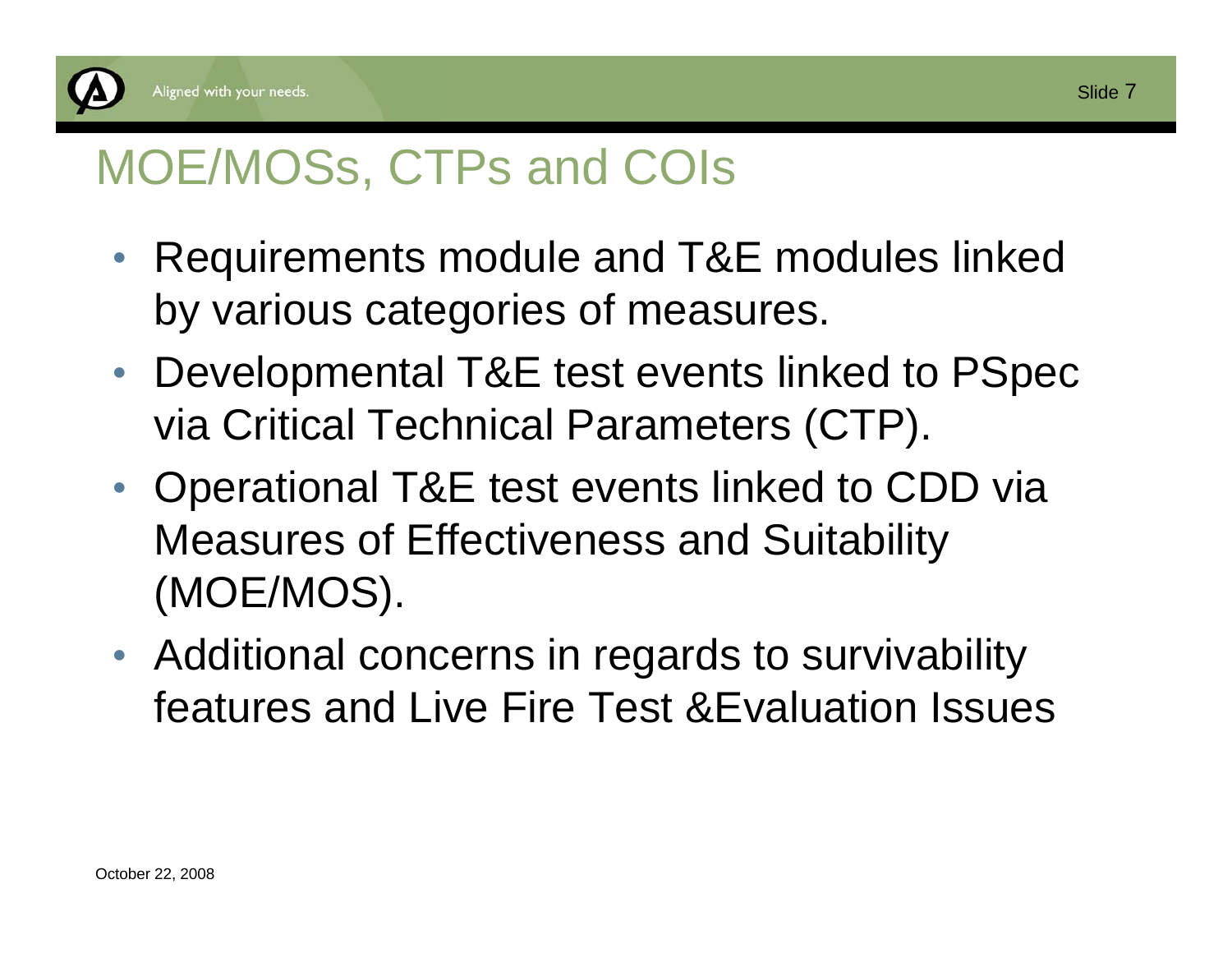

## Joint Test & Evaluation Master Plan

- $\bullet$ The T&E W-IPT developed to represent all the major stakeholders.
- $\bullet$  Stakeholders include:
	- •Program Executive Office, Ships (PEO SHIPS)
	- $\bullet$ NAVSEA Ship Design Manager (SEA 05D3)
	- $\bullet$ Commander, Operational Test and Evaluation Force (COMOPTEVFOR)
	- •Army Test and Evaluation Command (ATEC)
	- •Marine Corps Test and Evaluation Activity (MCOTEA)
	- $\bullet$ Chief of Naval Operations, Expeditionary Warfare (OPNAV N85)
	- $\bullet$ Chief of Naval Operations, Navy Test and Evaluation Division (OPNAV N912)
	- $\bullet$ Deputy Assistant Secretary of the Navy (DASN(Ships))
	- •Army Test & Evaluation Executive
	- •U.S. Army Test and Evaluation Management Agency (TEMA)
	- $\bullet$  Office of the Assistant Secretary of the Army (Acquisition, Logistics and Technology) (OASA(ALT))
	- $\bullet$  Office of the Secretary of Defense, Director, Operational Test and Evaluation (OSD/DOT&E)
	- • Office of the Under Secretary of Defense (Acquisition, Technology and Logistics), System and Software Engineering/Assessments & Support (OUSD(AT&L)/SSES/AS)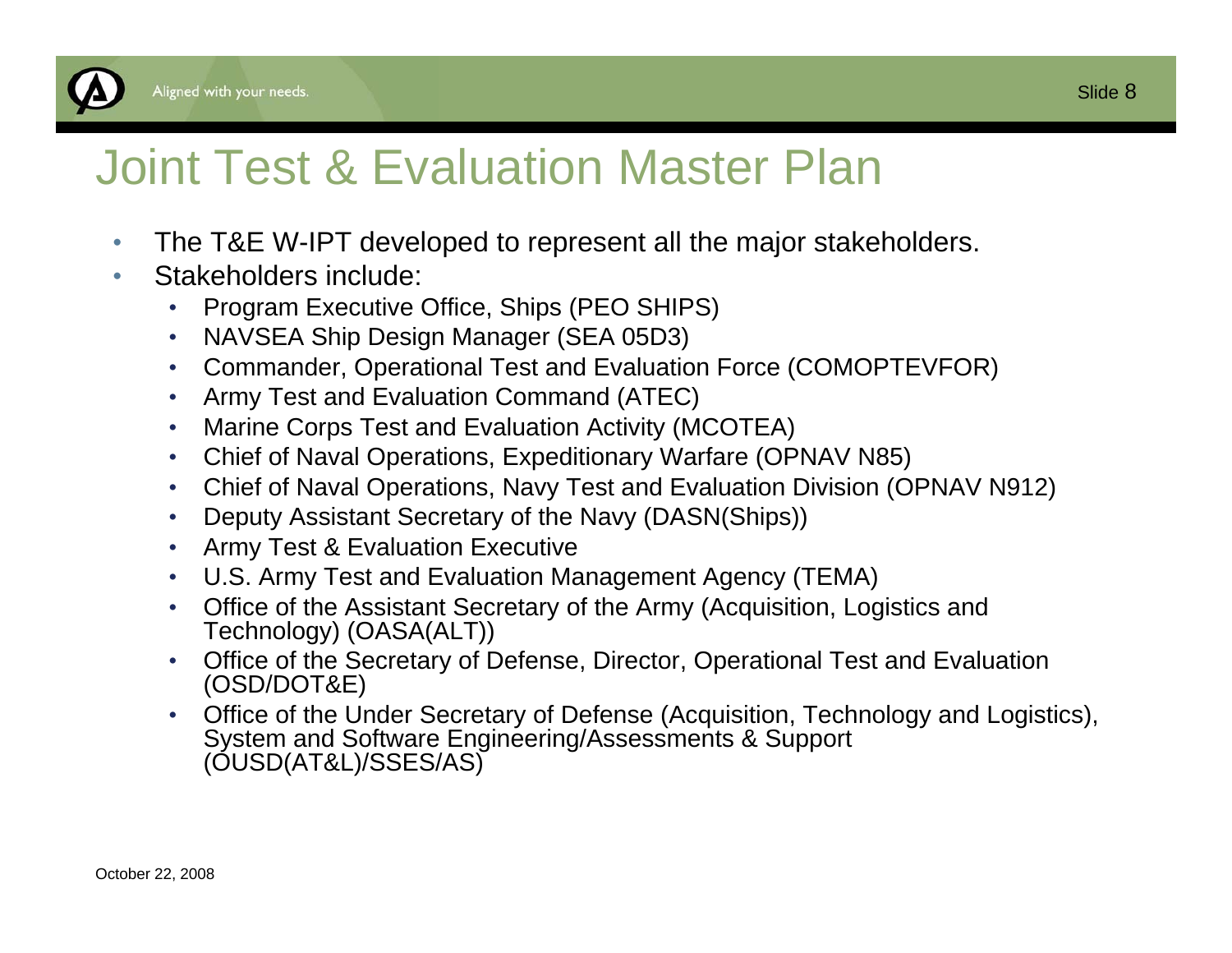

## Integrated Test Database



**Supports Staged T&E Approach through Acquisition Lifecycle**

October 22, 2008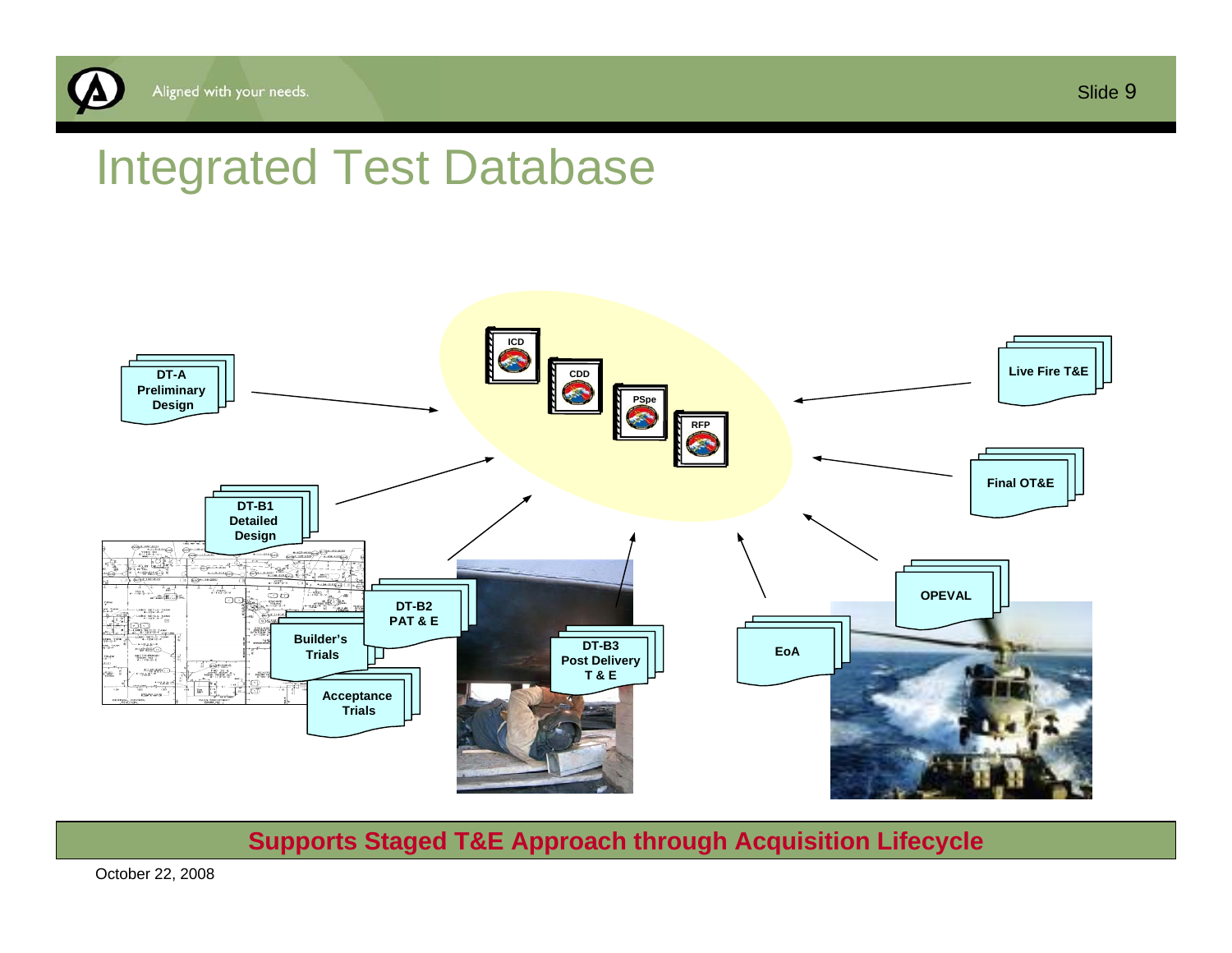

# Web-Enabled Integrated Test Evaluation Tool



#### **Provides for Independent Evaluation**

October 22, 2008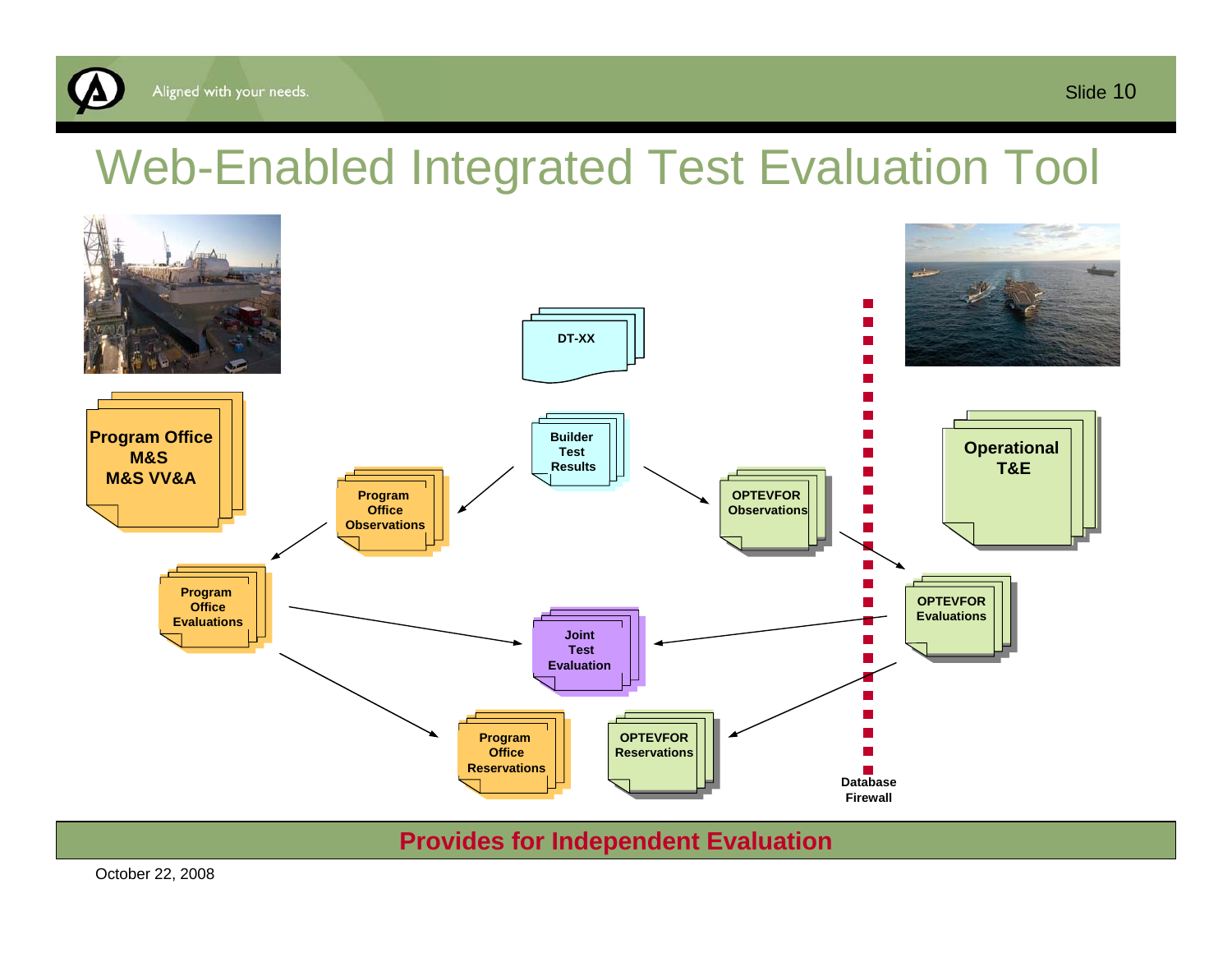

# Slide 11

#### SMARTT ® Alion's Web-enabled Integrated Requirements Management and T&E Database. • Integrated program developed by Alion and currently used in a variety of internal and external naval acquisition programs.



**Provides Virtual Team Direct Editing and Management of Data**